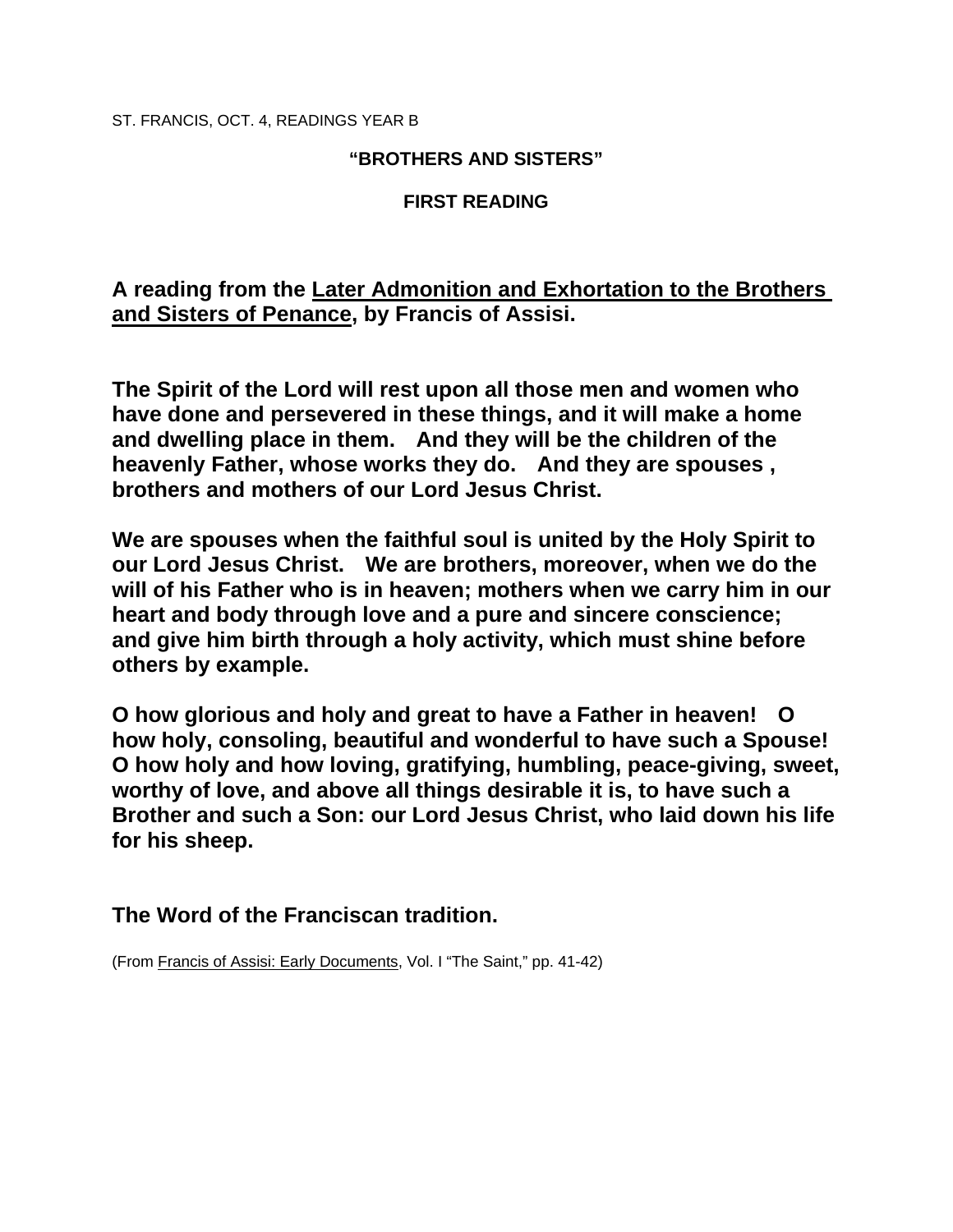## **SECOND READING**

**A reading from the book of Hebrews.** 

**It was fitting that God, for whom and through whom all things exist, in bringing many children to glory, should make the pioneer of their salvation perfect through sufferings. For the one who sanctifies and those who are sanctified all have one Father.** 

**For this reason Jesus is not ashamed to call them brothers and sisters, saying,** 

 **"I will proclaim your name to my brothers and sisters, in the midst of the congregation I will praise you."** 

**And again,** 

 **"I will put my trust in God."** 

**And again,** 

 **"Here am I and the children whom God has given me."** 

**Since, therefore, the children share flesh and blood, Jesus himself likewise shared the same things, so that through death he might destroy the one who has the power of death.** 

**Therefore Jesus had to become like his brothers and sisters in every respect, so that he might be a merciful and faithful high priest in the service of God, to make a sacrifice of atonement for the sins of the people. Because he himself was tested by what he suffered, he is able to help those who are being tested.** 

**The word of the Lord.** 

(Hebrews 2:10-14,17-18, new revised standard version)